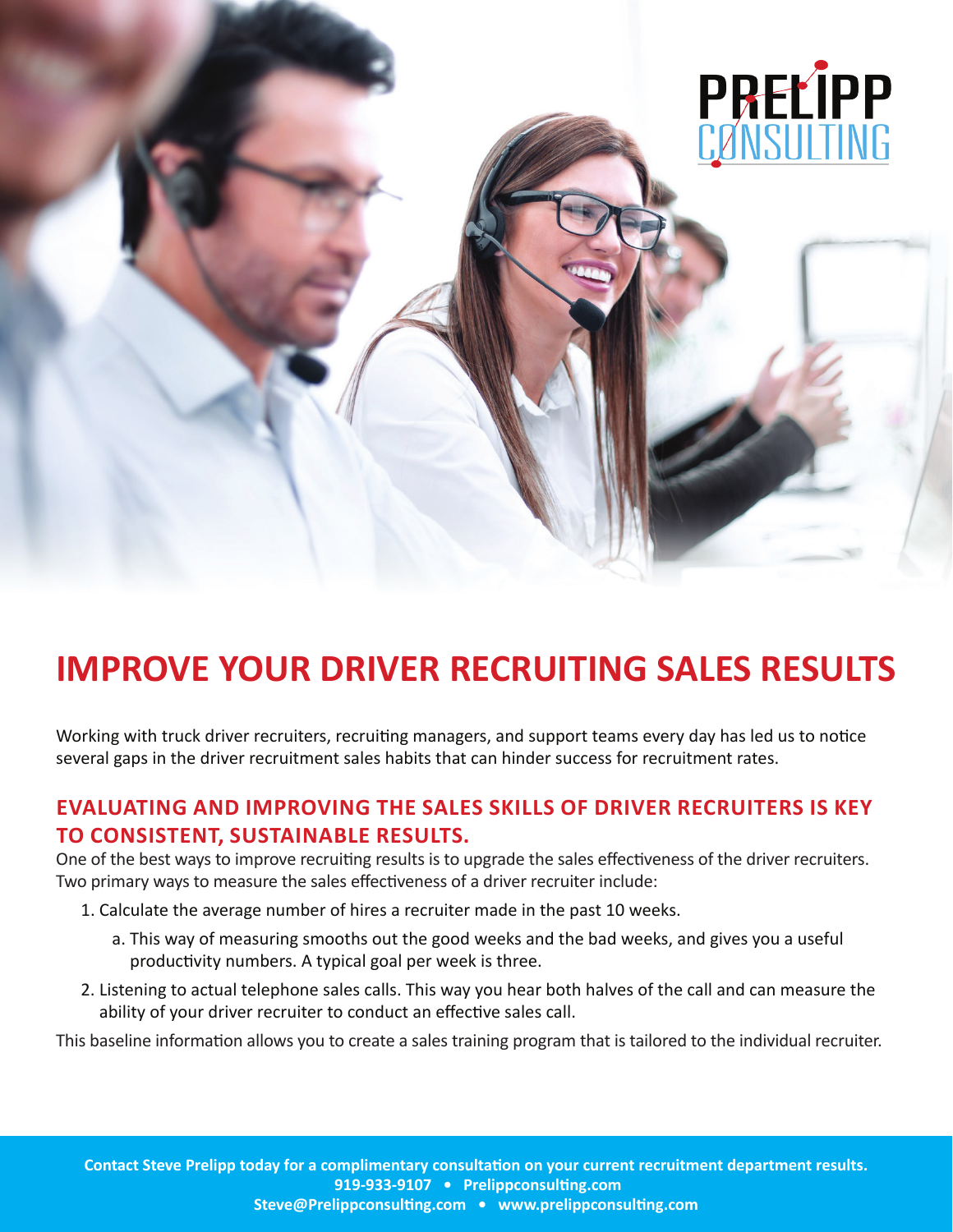

## **DRIVER RECRUITING IS A SALES PROCESS. BECOMING EFFECTIVE AT THIS PROCESS WORKS BEST WHEN:**

- 1. People in this position have behavioral characteristics that are a fit.
- 2. Recruiters receive sales training that is consistent with the work they do.
- 3. The sales training is a combination of classroom training, working with actual sales calls and practice to improve specific sales skills.
- 4. The manager has a solid understanding of their sales skills and their need to develop specific sales skills.

Most driver recruiters have not had sales training and don't have a means to evaluate their sales skills. Based on my many years of managing driver recruiting departments and 20 years of consulting, I have developed effective methods to evaluate sales skills and provide training to improve these skills.

## **THIS PROJECT IS DESIGNED TO:**

- 1. Assess the drivers recruiter's results and sales skills.
- 2. Provide customized training to each recruiter that factors in their behavioral style and their current sales skills.
- 3. Train the trainer so a person in your organization has the skills and knowledge to lead ongoing skill development.

#### **Four phases to the project:**

- 1. Pre-visit review of the materials based on a "request for information" and recorded driver recruiting telephone calls.
- 2. An on-site review of all the recruiting department.
- 3. Onsight classroom sales training and role playing.
- 4. An on-site Power Point debriefing for management to review findings and recommendations.
- 5. Ongoing training for the trainer and train the recruiter training via video webinar.

## **OUR CLIENTS SAY IT BEST**



*"Through Steve Prelipp's guidance, coaching, encouragement and willingness to share his wealth of knowledge on recruiting, we were able to yield a 20% increase in hires for the 2018 year in comparison to 2017. Without Steve, it would have taken me twice as long to succeed, and I would have made many mistakes along the way. Steve is a great leader and an excellent mentor. I would highly recommend him to anyone needing help reaching goals for recruiting and retention."* 

### —**Mitzi Hartman**

McLeod Express Director of Safety & Recruiting